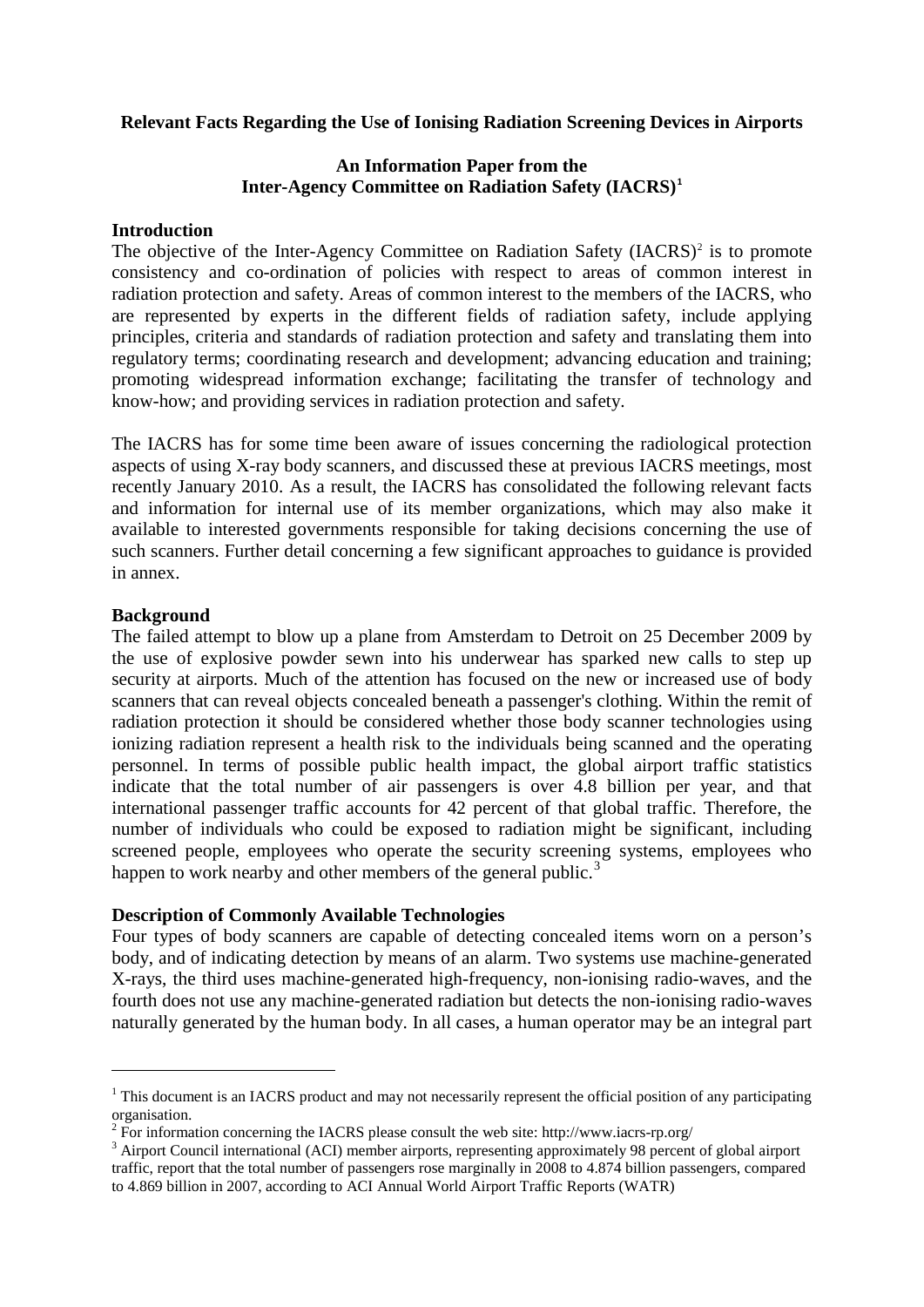of the system, but newer systems process images automatically and humans need only be involved if suspicious objects are detected causing an alarm.

Individual body scanners based on two types of X-ray devices have been available for decades. Back-scattered X-rays are used to image objects concealed beneath the passenger's clothing while transmission X-rays can also image objects concealed within the body (e.g. swallowed, hidden in body cavities or implanted under the skin). Both technologies can produce high-quality still images in about 20-30 seconds.

The other types of commonly used body scanners are based on non-ionising technologies and are currently available and have been in test-use for some time. The current technologies include different non-ionizing techniques using radio-waves (millimetre-wave and THz imaging), or thermal and multi-band imaging. These techniques can only detect objects concealed beneath clothing. At present, the most developed and wide-spread technology is the millimetre-wave, which can provide high-quality still images, in 3D, in about 2 to 3 seconds.

#### **Radiation Exposure from X-ray Body Scanners**

Body scanners based on non-ionising technologies do not expose the people being scanned to ionizing radiation. X-ray body scanners will expose the people being scanned, although the dose to the scanned person is very low. Generally, the radiation dose to the scanned individual from a backscatter system will be much lower than the dose from a transmission system. Typically a single scan of an individual will result in the person receiving a radiation dose of 0.1 μSv from a backscatter X-ray scan, and about 5 μSv from a transmission X-ray scan. Radiation doses are cumulative, so an individual's total dose will depend on the number of scans performed (some passengers require 4 scans per screening procedure) and on the frequency with which the individual travels. To put this into perspective, during any single year, every individual on earth will be exposed to natural, background radiation to a level of, on average, about 3000 μSv. In flight, galactic cosmic rays (GCRs) are a major source of radiation exposure to the aircrew and passengers, with dose rates significantly higher than at ground level. In-flight doses vary with flight path (latitude, altitude and duration) but, for the sake of comparison, the typical total effective dose due to GCRs for a transatlantic flight (e.g. from Europe to North America) is on the order of 50 μSv. In this context, radiation protection issues related to the use of X-ray body scanners should be assessed and balanced against the direct and indirect benefits of such scans as input to government decisions concerning the justification of use of such scanners.

#### **Privacy Issues**

Privacy issues are a major concern in the use of body scanners, particularly in the case of backscatter systems since this technology produces an image of the naked human body. Measures are being taken to resolve these concerns by situating the personnel interpreting the images in a separate location, without contact with the person under inspection, and through the implementation of software to mask faces and private areas (in these cases image analysis may be automated). In some countries the screener and the screened person have to be of the same gender, and in some countries children are not screened.

#### **Radiation Protection Issues**

In assessing the possible use of X-ray body scanners, three radiation protection issues may be of relevance with regard to the government decision whether or not to justify their use. First, although the individual exposures are very low, the exposure experienced by the scanned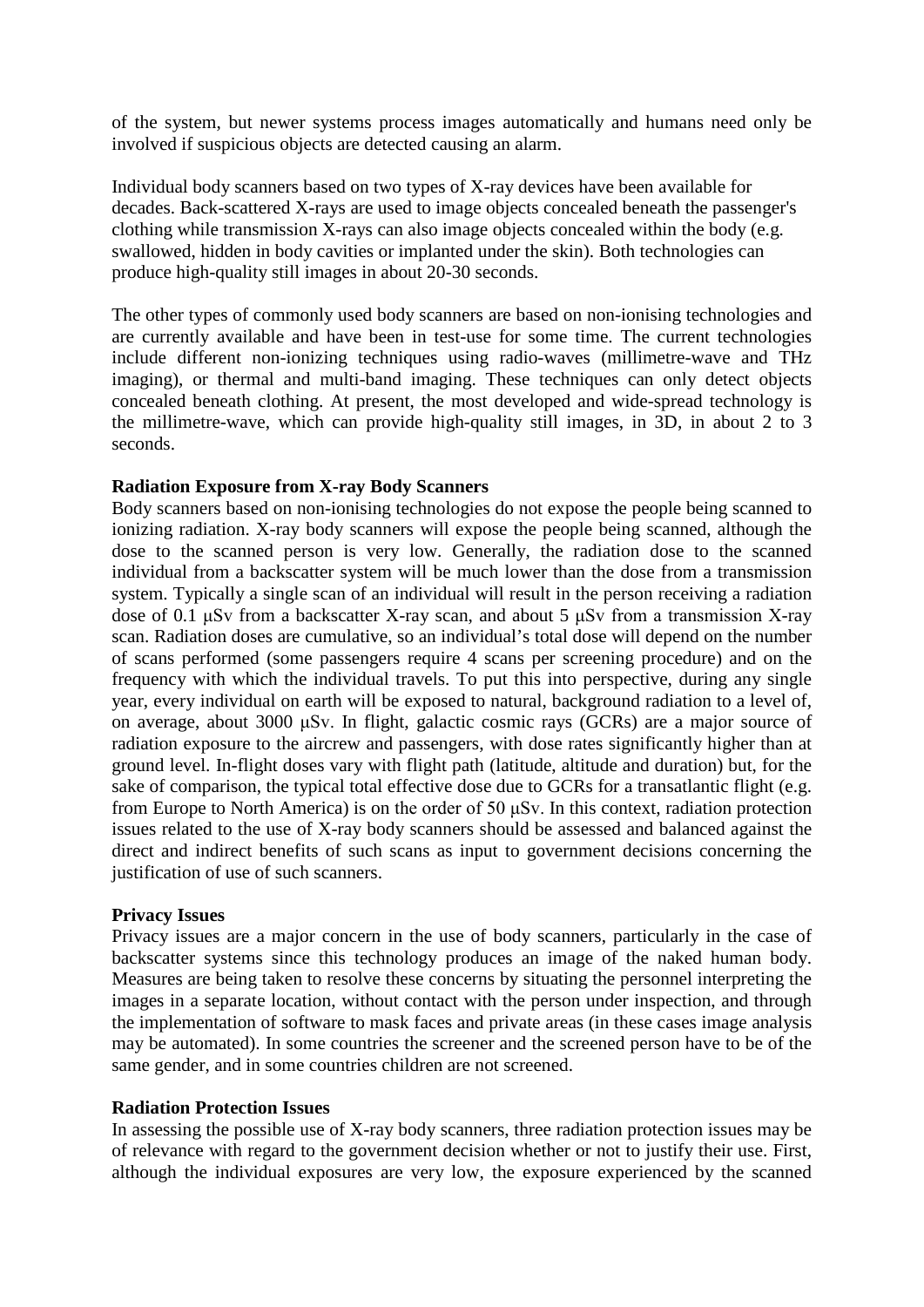population as a whole will depend on whether all passengers are systematically scanned, or alternatively whether passengers are selected for scanning randomly or on the basis of specific criteria. The manner in which passengers would be selected would be needed in order to appropriately assess the full radiological protection impact of scanner use.

Second, the use of X-ray body scanners on sensitive groups, such as pregnant women and children, could be assessed separately during government consideration of justification.

Thirdly, an activity causing radiation exposure can be viewed as justified if its net benefit is greater than its net detriment.

# **Requirements for X-ray Body Scanner Use in the International Basic Safety Standards**  $(BSS)^4$  $(BSS)^4$

The current draft text of the International BSS addresses non-medical imaging of humans in all its guises, including security screening. The default position is that such deliberate exposure of persons is normally deemed to be not justified, but that there may be exceptional circumstances in which a country may wish to consider such radiation use. For such circumstances, the requirements in the draft BSS set out a framework to ensure appropriate radiation protection for all parties, including persons being irradiated.

First and foremost the proposed use of radiation, such as security screening at an airport, would be subject to the process of justification, with the responsibility for this process lying with government. If after due process the decision by government is made that a particular practice of non-medical imaging of humans is appropriate, then each instance of such a practice would be subject to authorization with appropriate conditions and would be subject to regulatory control. In particular, for the case of security screening, exposed persons would be protected through optimization, with dose constraints, and the application of the public dose limits.

There is a further requirement on standards of equipment performance, and another on the need to inform persons that they may choose an alternative technique that does not use ionizing radiation, if available (e.g hand search).

#### **Trends in X-ray Body Scanner Use**

Several organisations and countries have implemented requirements and policies regarding the use of X-ray scanners in airports. The information presented below has been collected by the IACRS for this information paper and is not exhaustive. It is simply intended to provide some examples of the various approaches adopted in different regions/countries.

# *The European Union 4*

.<br>-

The European Commission was given a mandate by the European Parliament to establish common rules for civil aviation security following the 11 September 2001 terrorist attacks in the United States. Rules were upgraded in 2008 to better address concealed liquids. However, an attempt by the Commission to implement more specific rules regarding body screening techniques was rejected by the European Parliament due to concerns related to health, privacy and data protection.

<span id="page-2-0"></span><sup>4</sup> Further discussion of this guidance is provided in Annex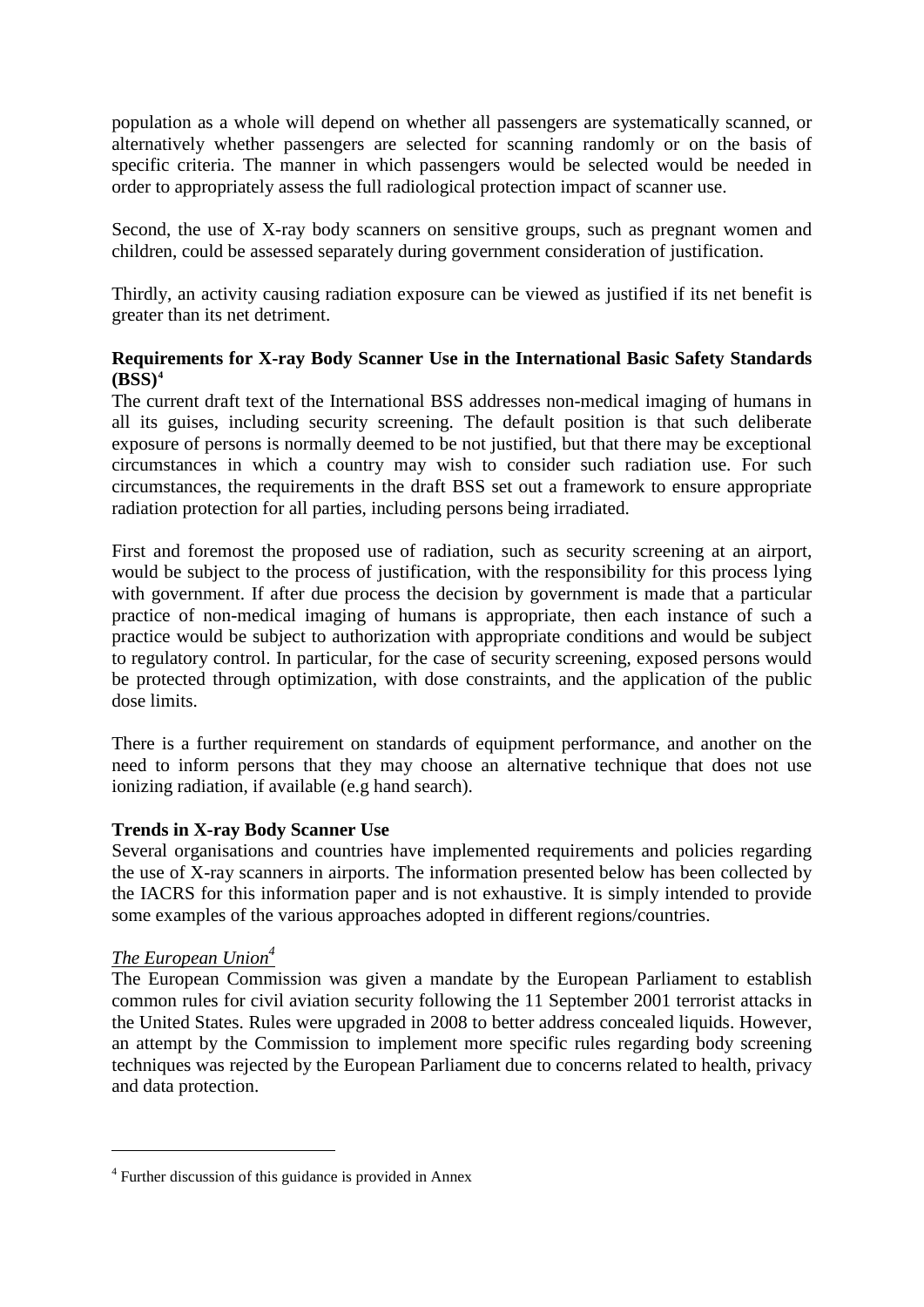Such techniques are not explicitly addressed in the current EURATOM BSS, but any use of ionising radiation is subject to requirements for justification, optimization and dose limitation. The draft EURATOM BSS establishes requirements similar to those of the draft International BSS, including requirements for justification, regulatory control, dose constraints and dose limits and availability of alternative techniques. Transmission scanning systems are not used for aviation security in the EU, and while some EU Member States recently announced plans to install body scanners at airports they are mostly opting for a nonionizing technology.

## *The United States[5](#page-3-0)*

In the United States, there are no specific legislative requirements for the justification and use of body scanners using ionising radiation. The Interagency Steering Committee on Radiation Standards (ISCORS) is an interagency body made up of those federal organisations having regulatory authority with respect to radiation protection issues. The agencies represented on the committee include the U.S. Environmental Protection Agency, U.S. Nuclear Regulatory Commission, U.S. Department of Energy, U.S. Department of Defense, U.S. Department of Homeland Security, U.S. Department of Transportation, the Occupational Safety and Health Administration of the U.S. Department of Labor, the U.S. Department of Health and Human Services, and any successor agencies. In July 2008 the ISCORS developed a guidance document to assist Federal agencies in determining when the use of ionizing radiation for security screening of humans is warranted.

The recommendations presented in this guidance are based on the three basic principles of radiation safety: (1) justification of the use of ionizing radiation, (2) optimization of radiation exposure, and (3) limitation of the radiation dose.

#### *Japan*

Security screening using ionizing radiation is neither performed nor planned in Japanese airports.

#### *Germany*

.<br>-

The German Federal Office for Radiation Protection (BfS) conducted an evaluation on aspects of radiation protection for whole-body scanners available (in the German language) on: [http://www.bfs.de/de/elektro/papiere/body\\_scanner.html](http://www.bfs.de/de/elektro/papiere/body_scanner.html)

#### In the evaluation BfS distinguishes between:

1) Backscatter technology with X-rays;

2) Passive scanners that make use of millimetre/terahertz radiation emitted by the body itself;

3) Active backscatter scanners based on millimetre/terahertz radiation.

BfS favours the use of passive scanners (2) over the use of backscatter technologies that add artificial radiation to improve the contrasts in the picture - either in the millimetre/terahertz range (3) or X-rays (1). The BfS rejects the use of X-rays for this purpose.

<span id="page-3-0"></span><sup>5</sup> Further discussion of this guidance is provided in Annex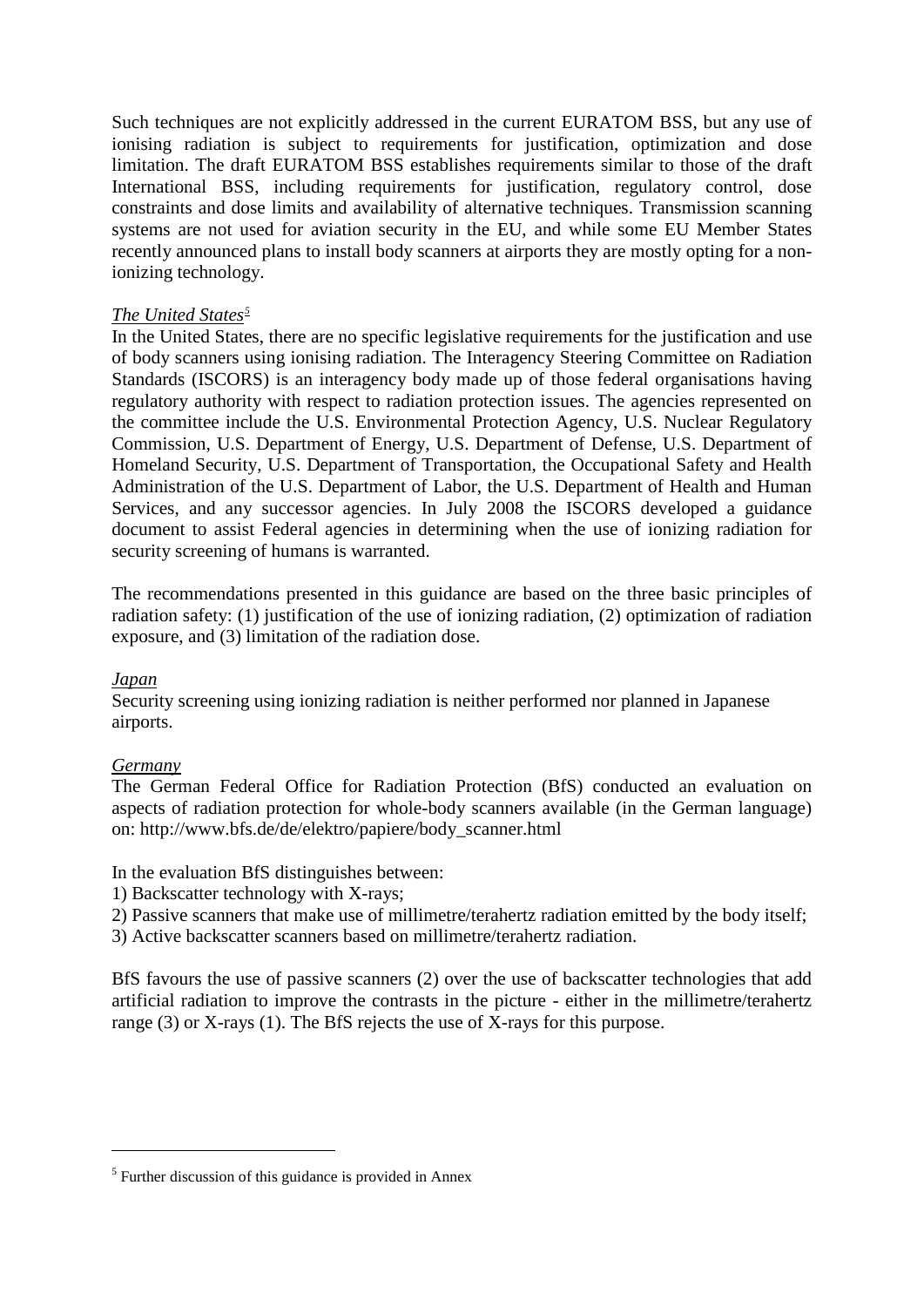## *The Czech Republic*

The Czech regulatory body has rejected the request for installation of whole body (X-ray backscatters) scanners at the airports in the country. The justification for this decision is that:

- o There is non-negligible risk associated with radiation involved, mainly for frequent flyers, and the problem of scanning of children and pregnant women is not solved
- o Alternative techniques (body search) may satisfy an equivalent level of security

## **References**

- ANSI / HPS Standard: N43.17-2009: Radiation Safety for Personnel Security Screening Systems Using X-Ray or Gamma Radiation, American National Standards Institute, Inc. Approved August 2009
- National Council on Radiation Protection and Measurements. Screening of Humans for Security Purposes Using Ionizing Radiation Scanning Systems, NCRP Commentary No. 16. (National Council on Radiation Protection and Measurements, Bethesda, Maryland) (2003).
- International Electrotechnical Commission. Radiation protection instrumentation X-ray systems for the screening of persons for security and the carrying of illicit items. (IEC 62463) In preparation. 2009.
- US ISCORS Technical report 2008-1, Guidance for security screening of humans utilizing ionizing radiation (2008)..
- R. Bütikofer, E.O. Flückiger, B. Pirard, and L. Desorgher, Effective radiation dose for selected intercontinental flights during the GLEs on 20 January 2005 and 13 December 2006, In Proc. 21st European Cosmic Ray Symposium, 2009.
- ACI Annual World Airport Traffic Reports: http://www.airports.org/cda/aci\_common/display/main/aci\_content07\_c.jsp?zn=aci&cp= 1-5-54\_666\_2\_\_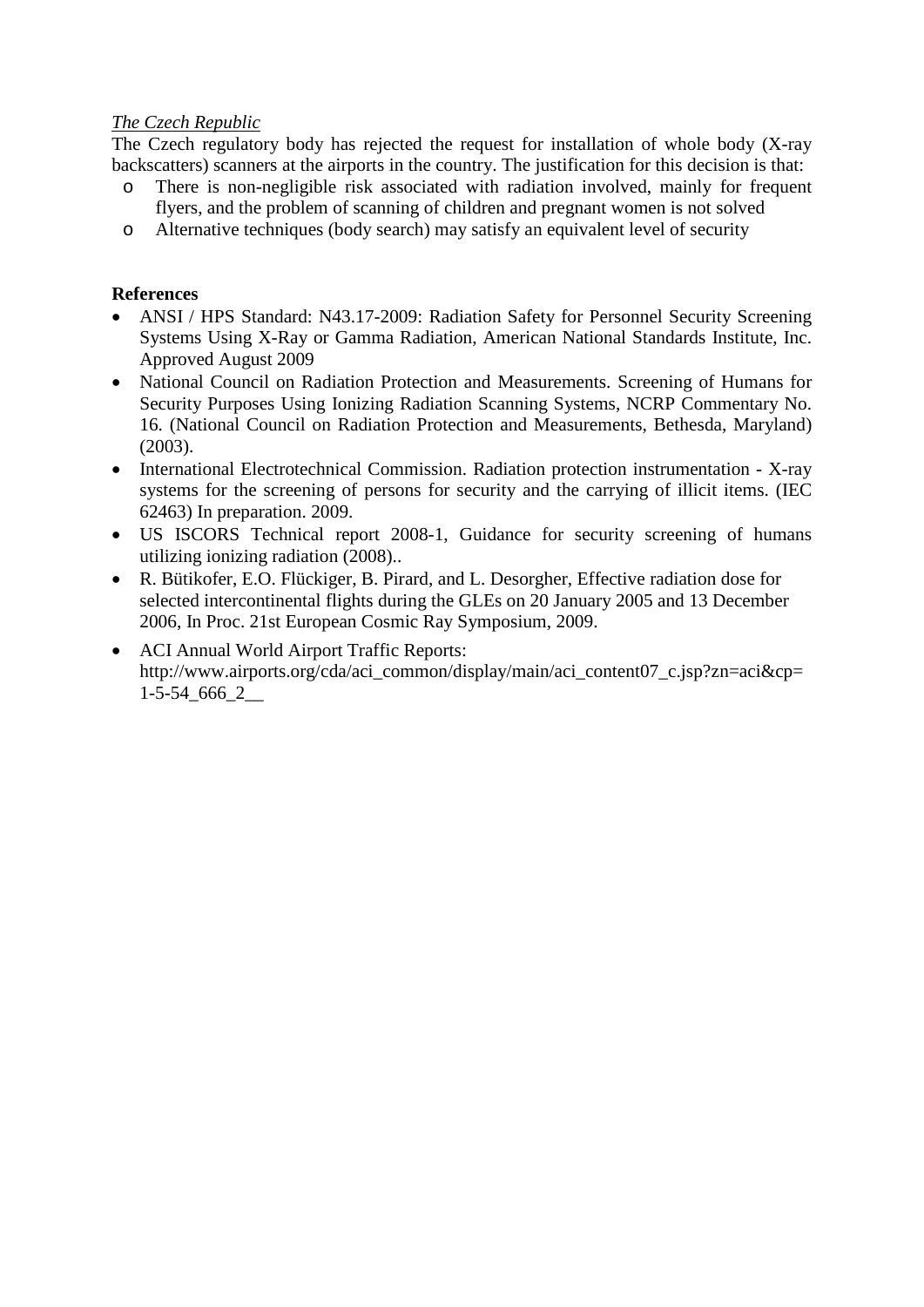#### **ANNEX**

# **Further Details on Guidance from the Draft International Basic Safety Standards, from the European Union, and from the United States**

## **Draft Requirements from the DRAFT International Basic Safety Standards Pertaining to Non-Medical Imaging of Humans**

3.20 Human imaging using radiation for the detection of concealed objects for security or anti-smuggling purposes shall normally be deemed to be not justified. If, in exceptional circumstances, the justification of such imaging is to be considered, the requirements of paras 3.60 to 3.67 shall apply.

3.60. The government shall ensure that the use of ionizing radiation in the imaging of humans for purposes other than medical diagnosis or treatment be subject to the system of protection and safety as required by these Standards.

3.61. The government shall ensure that the measures described in para. 3.16 for the justification of practices are applied to any imaging procedure that exposes humans to radiation not intended for diagnostic or therapeutic purposes. The justification process shall consider, inter alia,

- (a) Appropriateness of the radiation equipment for the proposed use.
- (b) The use of alternative techniques that do not utilize ionizing radiation.
- (c) The benefits and detriments of implementing the procedure.
- (d) The benefits and detriments of not implementing the procedure.
- (e) Evaluation of various radiation technologies available, including the effectiveness and limitations of the procedures.
- (f) Availability of sufficient resources to safely conduct the imaging procedure during the intended period of use.
- (g) The impact of any legal or ethical issues which may be raised by the use of the technology.

3.62. If it has been determined through the process specified in para 3.60 that a particular practice of human imaging is justified, then, such a practice shall be subject to regulatory control.

3.63. The regulatory body, in cooperation with other relevant authorities, agencies and professional bodies as appropriate, shall establish the requirements for regulatory control of the practice, including periodic review of the justification.

3.64. For human imaging conducted by medical staff using medical radiological equipment, which exposes humans to radiation for occupational, legal or health insurance purposes without reference to clinical indications:

- (a) The government shall ensure, as a result of consultation between other relevant authorities, professional bodies and the regulatory body, the establishment of dose constraints for such human imaging procedures.
- (b) The registrant or licensee shall ensure that the appropriate optimization requirements for medical exposures specified in paras 3.162 to 3.178 are applied, with the exception that dose constraints as set in (a) are to be used instead of diagnostic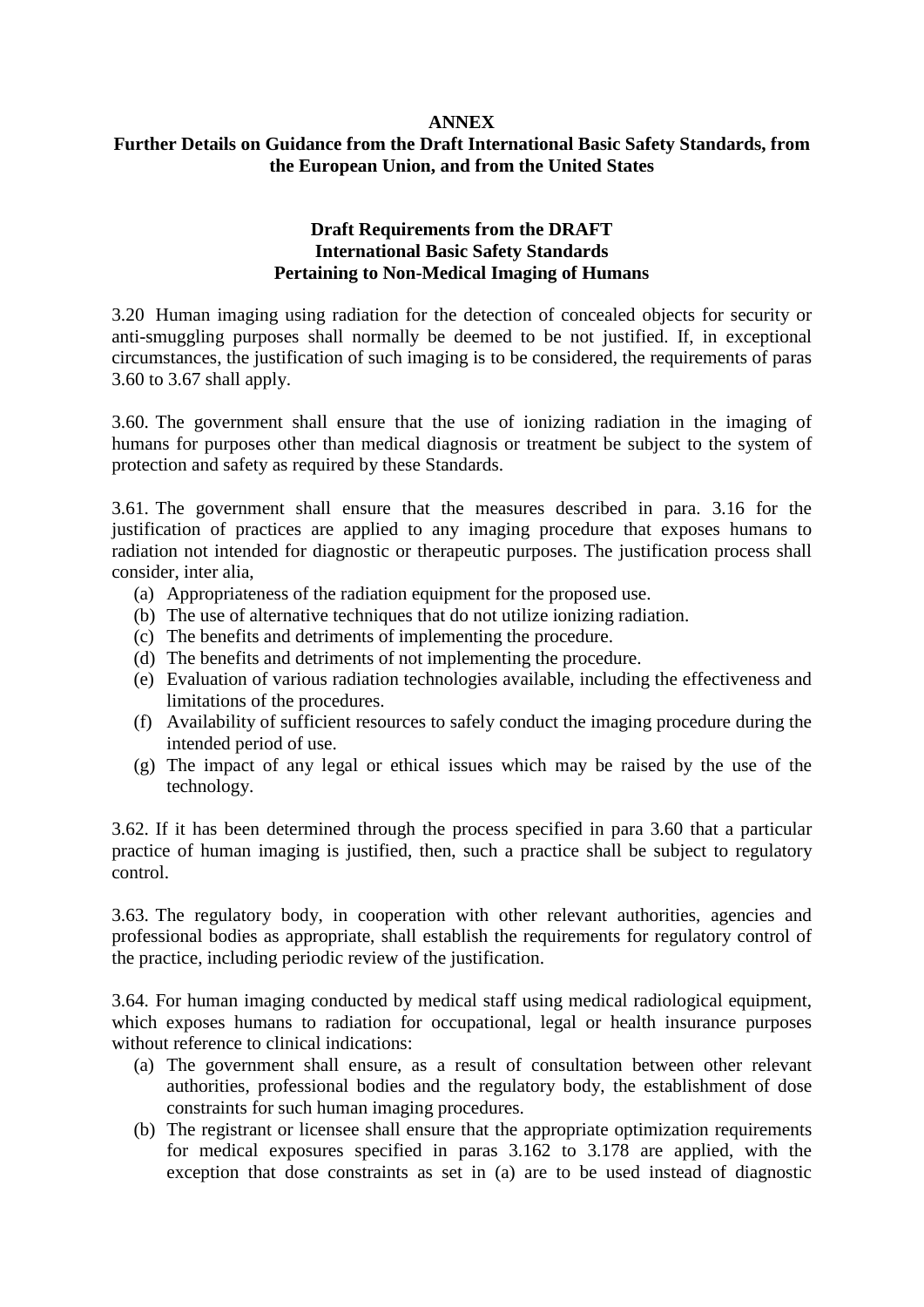#### reference levels.

3.65. Inspection procedures , using inspection imaging devices, which intentionally expose humans for the purpose of detection of concealed weapons, contraband or other objects on or within the body shall be considered as giving rise to public exposure, and registrants and licensees shall ensure that the requirements for public exposure in planned exposure situations are met and, in particular, that optimization of protection and safety is subject to any dose constraints set by the government or regulatory body.

3.66. Registrants and licensees shall ensure that all persons that are about to be exposed to radiation for inspection procedures, are informed about the possibility of choosing an alternative technique that does not use ionizing radiation, where available.

3.67. The registrant or licensee shall ensure that, whether imported into or manufactured in the country where it is used, any inspection imaging device used for the detection of concealed objects and for security purposes conforms to applicable standards of the International Electrotechnical Commission (IEC), the International Organization for Standardization (ISO) or to equivalent national standards.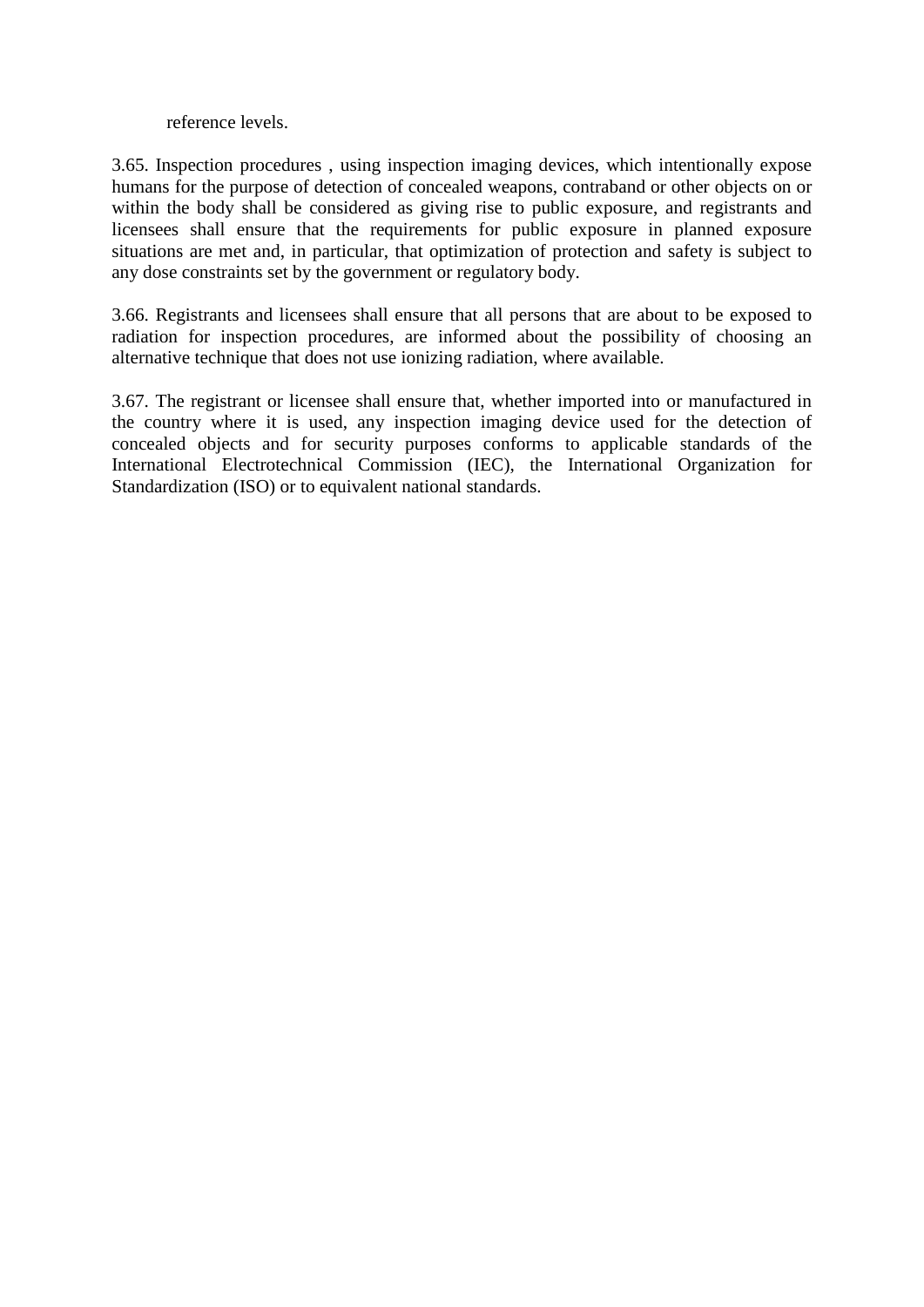## **European Union**

#### **EC legislation regulating the use of body scanners at airports**

Following the events of 11 September 2001, the Commission has been given a mandate in the field of aviation security. In result, Regulation (EC) No 2320/2002 of the European Parliament and of the Council of 16 December 2002 establishing common rules in the field of civil aviation security was adopted. In 2008 the EC legislation was updated (Regulation (EC) No 300/2008), one of the main reasons being the need to detect liquids held in hand baggage and on the human body. Commission's proposal (DG TREN, Directorate F) for addressing the detection of liquid explosives carried on a person's body relied on the introduction of the appropriate body screening techniques in the list of optional screening methods provided by the EC legislation. This proposal has been rejected by the European Parliament due to concerns related to health, privacy and data protection.

#### **EURATOM legislation regulating the use of body scanners**

X-ray body scanners are not explicitly considered in the current EURATOM legislation but, as with any other technique applying ionizing radiation, they fall under the provision of the Council Directive 96/29/EURATOM (BSS) and the radiation protection requirements for justification, optimization and dose limitation apply. Non-ionizing radiation techniques (like the millimetre-wave) fall out of the scope of the EURATOM BSS.

In the latest draft of the recast EURATOM BSS the body scanners are grouped together with other deliberate exposures of humans for non-medical reasons under the new definition of 'Non-medical imaging exposures'. Special emphasis is put on the need for justification and regulatory control of those practices. Exposure from body scanners is categorized as public exposure and the dose limit and the requirements for optimization with the use of dose constraints apply. The draft EURATOM BSS requires that alternative techniques, which do not involve exposure to ionising radiation, are available to the exposed individuals where the exposure is routinely carried out for security purposes.